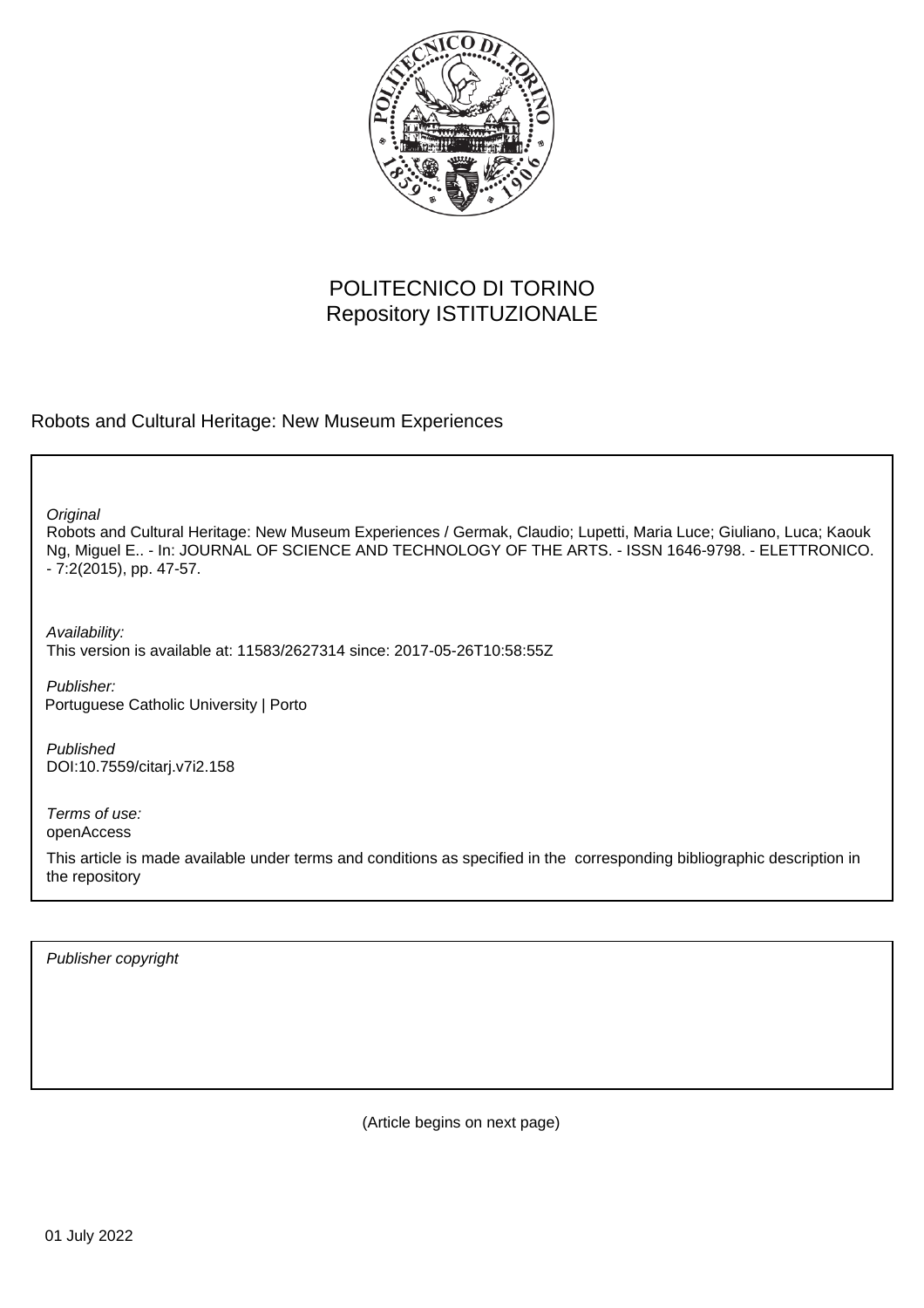**CITAR IOURNAL OF SCIENCE AND TECHNOLOGY** OF THE ARTS **REVISTA DE CIÊNCIA E TECNOLOGIA DAS ARTES** Latest volume Vol. 7, No. 2 (2015) Vol. 7, No. 1 (2015)

Issues Vol. 6, No. 2 (2014) Vol. 6, No. 1 (2014) Vol 5, No 1 (2013) Vol 4, No 1 (2012) Vol 3, No 1 (2011) Vol 2, No 1 (2010) Vol 1, No 1 (2009) Scope Indexing and Impact Editorial Board **Ethics** For Authors For Reviewers Special Issues Publishing Calendar **Contacts**  $\sqrt{2}$ 

CITAR Journal, Volume 7, No. 2

– December 201

CITAR JOURNAL 47

5

Robots and Cultural Heritage: New Museum **Experiences** 

Claudio Germak Politecnico di Torino, Turin, Italy.

----- claudio.germak@polito.it ----- Maria Luce Lupetti

Politecnico di Torino, Turin, Italy. ----- maria.lupetti@polito.it

Luca Giuliano

Luca Giuliano Politecnico di Torino, Turin, Italy. ---- luca.giuliano@polito.it

----- Miguel E. Kaouk Ng Politecnico di Torino, Turin, Italy.

----- miguel.kaoukng@polito.it

Journal of Science and Technology of the Arts **Revista de Ciência e Tecnologias das Artes** ISSN: 1646-9798 Portuguese Catholic University | Porto



## **Esta revista científica é financiada por Fundos Nacionais através da FCT – Fundação para a Ciência e a Tecnologia**

FCT Fundação para a Ciência e a Tecnologia MINISTÉRIO DA EDUCAÇÃO E CIÊNCIA

**Governo da República Portuguesa**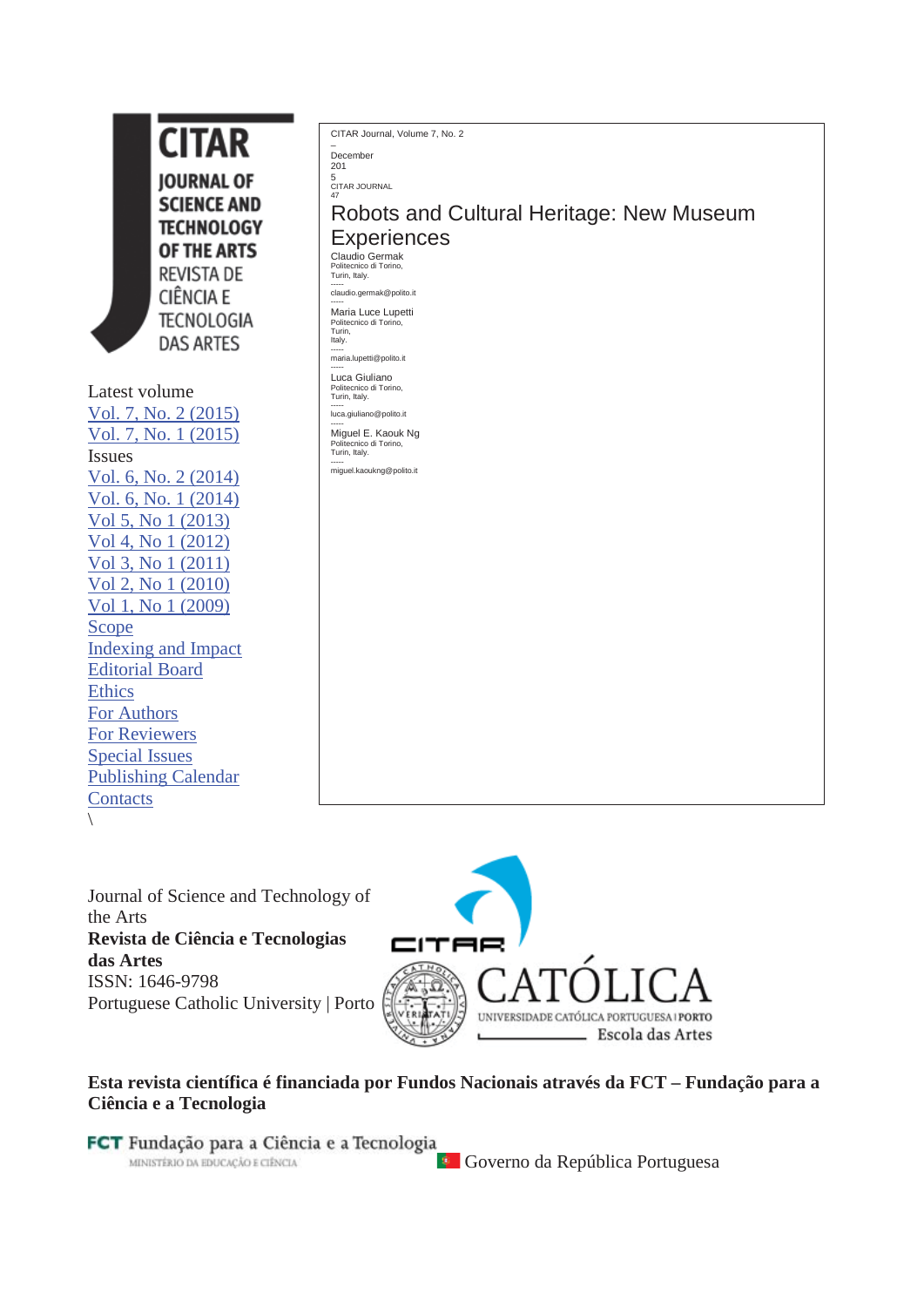# Robots and Cultural Heritage: New Museum **Experiences**

#### **Claudio Germak**

Politecnico di Torino, Turin, Italy. ---- claudio.germak@polito.it -----

#### **Maria Luce Lupetti**

Politecnico di Torino, Turin, Italy. ---- maria.lupetti@polito.it -----

**Luca Giuliano** 

Politecnico di Torino, Turin, Italy. ---- luca.giuliano@polito.it -----

#### **Miguel E. Kaouk Ng**

Politecnico di Torino, Turin, Italy. ---- miguel.kaoukng@polito.it -----

#### **ABSTRACT**

The introduction of new technologies to enhance the visiting museum experience is not a novelty. A large variety of interactive systems are nowadays available, including virtual tours, which makes cultural heritage accessible remotely. The theme of increase in accessibility and attractiveness has lately been faced with the employment of the service robotics, covering various types of applications. Regrettably, many of robotics solutions appear less successful in terms of utility and usability. On the basis of this awareness, a design for a new robotic solution for cultural heritage has been proposed. The project, developed at the royal residence of Racconigi Castle, consists of a telepresence robot designed as a tool to explore inaccessible areas of the heritage. The employed robot, called Virgil, was expressly designed for the project. The control of the robot is entrusted to the museum guides in order to enhance their work and enrich the cultural storytelling.

#### **KEYWORDS**

Service robotics; Robo-ethics; Service design; Human centred design.

#### **1 | INTRODUCTION**

In the 17th century, the magic lantern technology, a projection system, which was the forerunner of the cinema, was used mostly in the earliest forms of museum, the *Wunderkammer*, to make visits more attractive and engaging.

Nowadays, four centuries later, visitors interact with the museum contents via multimedia systems and technologies (projection, hologram, app, robot, etc.) and in a variety of ways (touch, free actions, voice), either on-site or remotely (Ippoliti, 2011). This helps expand access to museums, pursuing the Laws and Agreements for Cultural Heritage, as initiated by the first declaration of the Italian Franceschini Commission (1967): "The actions of conservation, defence and enhancement of cultural heritage are all founded on the social function that is achieved as long as the most extensive public use is guaranteed" (Ippoliti, 2011).

An increasing trend in the fruition of museums is also represented by *virtual tours*, based on the same concept of wide accessibility. Virtual tours, indeed, aim to make the cultural heritage visible for remote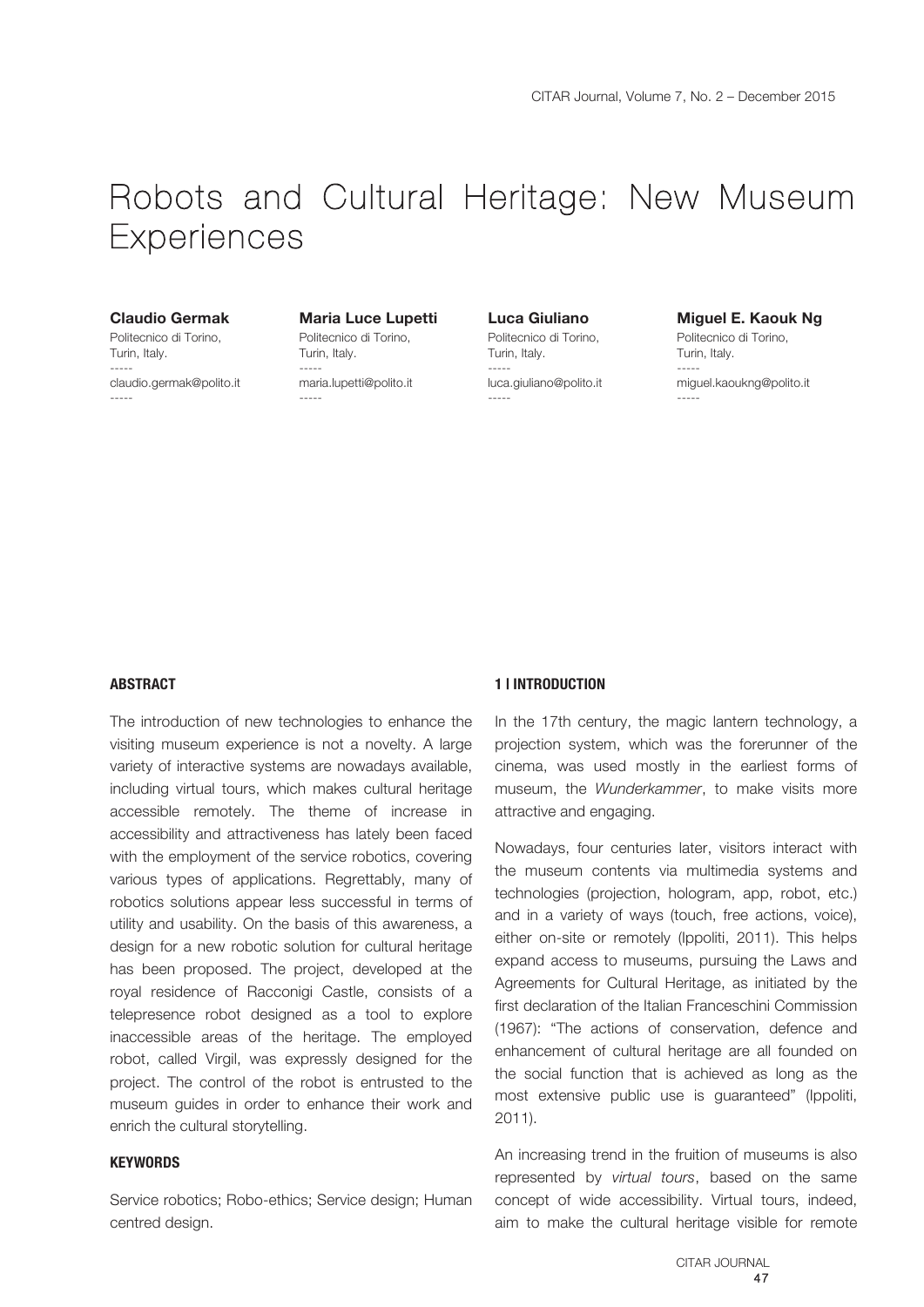cultural activities, such as study and research, to encourage people to visit the museum and to give them a preview of the location. The most popular example is, probably, represented by Google Art Project (Proctor, 2011), a sort of repository of digitalised masterpieces and museums from all over the world. Through the web, people are able to navigate autonomously into realistic environments that reproduce famous galleries and museums combining 3D modelling and HD pictures. It is also possible to zoom on artworks and observe details undetectable by human eyes. It is possible to recognise different typologies of virtual tour, each one offering a slightly different functionality, on the basis of the technological orientation. The affordance, combined with the effectiveness of the technology applied, determines the usability and the consequent adoption of the service (Salvini et al., 2010). With regard to this, Sylaiou at al. (2014) conducted a usability evaluation study of these different typologies, evaluating their quality on the basis of the indications of the ISO-9241, which relates to the usability and ergonomic requirements of interfaces (ISO, 2011). The evaluation is mainly based on five parameters, namely: ease of learning, efficiency of use, ease to remember, fault tolerance and pleasantness of use. From this analysis arises the fact that the effectiveness of a virtual museum is related to its ability to offer the visitors an experience rich of features, but most of all, imageability, navigability, interactivity and narration (Sylaiou et al., 2014). Indeed, people largely appreciate the ability to explore freely the virtual museum, choosing when and where to deepen, whereas a low quality of the displayed environment leads to disengagement. The employment of virtual museums, even if it aims to increase accessibility and attraction of the museum, in some cases could lead to the opposite result. As stated by the London Charter, this kind of solutions has to be employed when they can provide additional value in comparison with other methods (Beacham et al., 2006).

In this sense, a new frontier is represented by service robotics. Features common in robotics applications, such as connectivity, abilities of interaction, autonomous movement, people and object recognition, enable new ways to face the recurrent themes of Cultural Heritage innovation, such as remote exploration, increase of the accessibility,

attraction and the improvement of the user experience.

#### **2 | METHODOLOGY**

This paper, therefore, discusses the remote fruition experiences of museums, with particular reference to service robotics for the development of a new museum experience. In particular, the research concerns a project developed at the Residences of the Royal House of Savoy in Piedmont (Italy).

#### **2.1 DOMAIN ANALYSIS**

The first part of the research is dedicated to related work, an overview of international case studies analysis assessed by looking at the quality achieved by the design of the service referring to the parameters indicated by the ISO-9241. The strengths and weaknesses of the two types of virtual tour, onsite and remote, are analysed, assessing the degree of empathy created between the visitor and the museum. The museum, indeed, is not just a collection of artworks, but rather embedded in a physical and emotional context (Suchy, 2006), in which it is fundamental not to lose the perception of details compared to the whole. The main challenges for technical system design rely on the contrast between light and darkness, on the scent of the materials and the difference between noisy and silent areas. For this reason, we have developed a deepened scenario analysis, in which both physical aspects of the context and human activities have been taken into account. From the scenario analysis, with a special focus on ethical aspects, resulted requirements that guided the development of the robotic service concept. The project includes also a product design phase, in which the robot Virgil has been designed. This phase describes both the hardware and software used to define the prototype framework and the aesthetic features that have been chosen.

#### **2.2 RELATED WORK**

The use of robots in museum context is not a novelty. Indeed, there is a large scientific literature about it. Since now, the robots were used mainly in three modalities: museum guide, telepresence and installation.

Definitely, the robotic *museum guide* category is the most common and includes applications from all over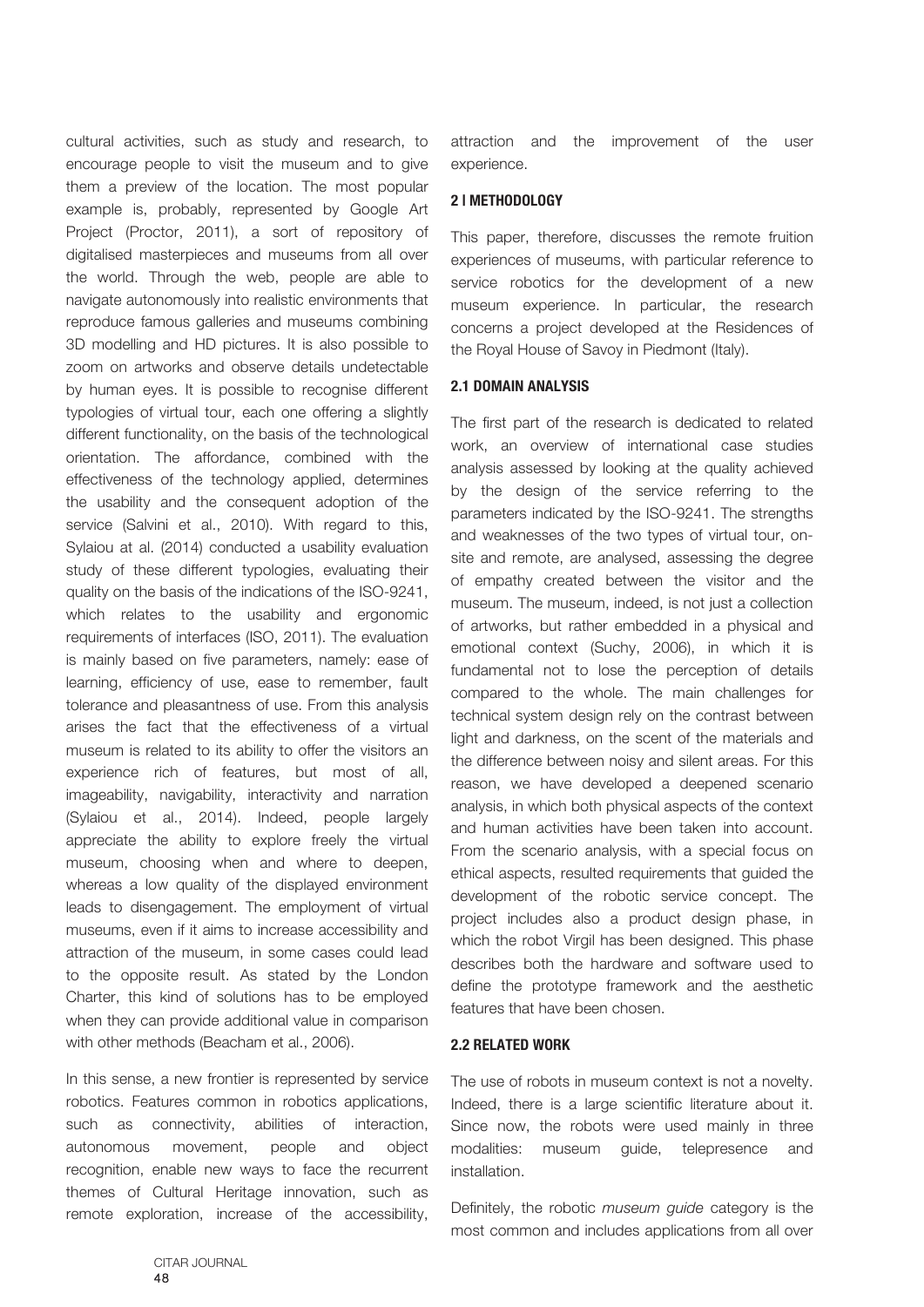the world. These robots are all characterised by the ability of autonomous navigation, obstacle detection and verbal interaction with visitors to describe the contents of the museum.

Already in 1998, at the Carnegie Museum of Natural History in Pittsburgh, has been introduced the use of a robot, named Chips at first and Sage later (Nourbakhsh et al., 1999), to accompany visitors in the Dinosaur Hall and to give audiovisual information about it (Willeke et al., 2001), provided to the user as a unidirectional narrative speech (Nourbakhsh et al., 1999). Subsequently, in the same museum, other robots were introduced with the same purpose (Willeke et al., 2001).

In the following year, the Smithsonian's National Museum of American History introduced the robot Minerva, which gave tours to tens of thousand of visitors (Thrun et al., 1999). This robot was equipped with a moving head able to produce facial expressions and communicate its emotional state, defined in accordance to the people's behaviour. These expressive skills improved the attractiveness of the robot and the effectiveness in the guidance (Thrun et al., 1999).

The common and central problem of the effectiveness of speech interaction has been faced in the CiceRobot project, tested at the Archaeological Museum of Agrigento, in Italy. In this case the robot, entrusted of the guide activity, allows visitors to make questions. In order to improve the adaptation of the speech and the coherence of the answer, the robot cognitive architecture has been provided of a semantic module that filters the information received by listening to visitors' questions. (Macaluso et al., 2005).

In 2000, a group of three different robots have been introduced at the Museum für Kommunikation, Berlin. These three robots were entrusted of different duties: instruction, incitation and entertainment. The instructive robot was, indeed, a museum guide that accompanied visitors in the tour giving explanations about the exhibit. It was able to move the head up and down to indicate which object it was referring to and also it was provided with a screen on which it could show additional contents (Schraft et al., 2001).

From the engagement and effectiveness points of view, an interesting step forward is represented by the case of Urbano. This guide robot, employed in different exhibition spaces around Spain, was able to show emotional behaviour (Alvarez et al., 2010), in addition to facial expressions. Its behaviour was adapted on the base of the visitor's behaviour, in order to modulate the rhythm with which it gives information, and consists of three main emotional states: afraid, happy and curious (Alvarez et al., 2010).

Recently, one of the world's most advanced humanoid robots, Asimo, has been tested as museum guide at the Japan's National Museum of Emerging Science and Innovation (Falconer, 2013). The basic purpose was the same of the previous project, but in this case there was a particular attention to the interaction with a group of people. For example, in order to understand whom from the group is asking a question, it suggests people to raise a hand. Unfortunately, this feature, and others, was still not working as it was supposed to and the overall experience resulted negative from the engagement point of view (Falconer 2013).

Probably, the category that is witnessing the wider expansion is the one of *telepresence* robots. They are connected to the web and allow visitors to explore the museum remotely. In general, these are all mobile robotic platform equipped with a screen and a camera. The use of this kind of robots is applied with different purposes.

The robot Csiro, for example, has been introduced at the National Museum of Australia, in order to allow people, which are unable to reach the museum, e.g. students from rural areas of Australia or the aged in nursing homes, to visit it anyway (CSIRO, 2015).

The robot Norio, from Droids Company (Droids Company, 2015) instead, was designed to allow people with limited mobility, e.g., wheelchair users, to visit a museum, which would otherwise be impervious for them. This robot was placed, and is still working, at the National Centre for Monuments, Château d'Oiron, France. At the ground floor of the museum is a cockpit from which the visitor can remotely drive the robot located at the first floor (Oiron, 2015). Another interesting example is the After Dark project, which involved the Tate Britain, in London (Tate, 2015). The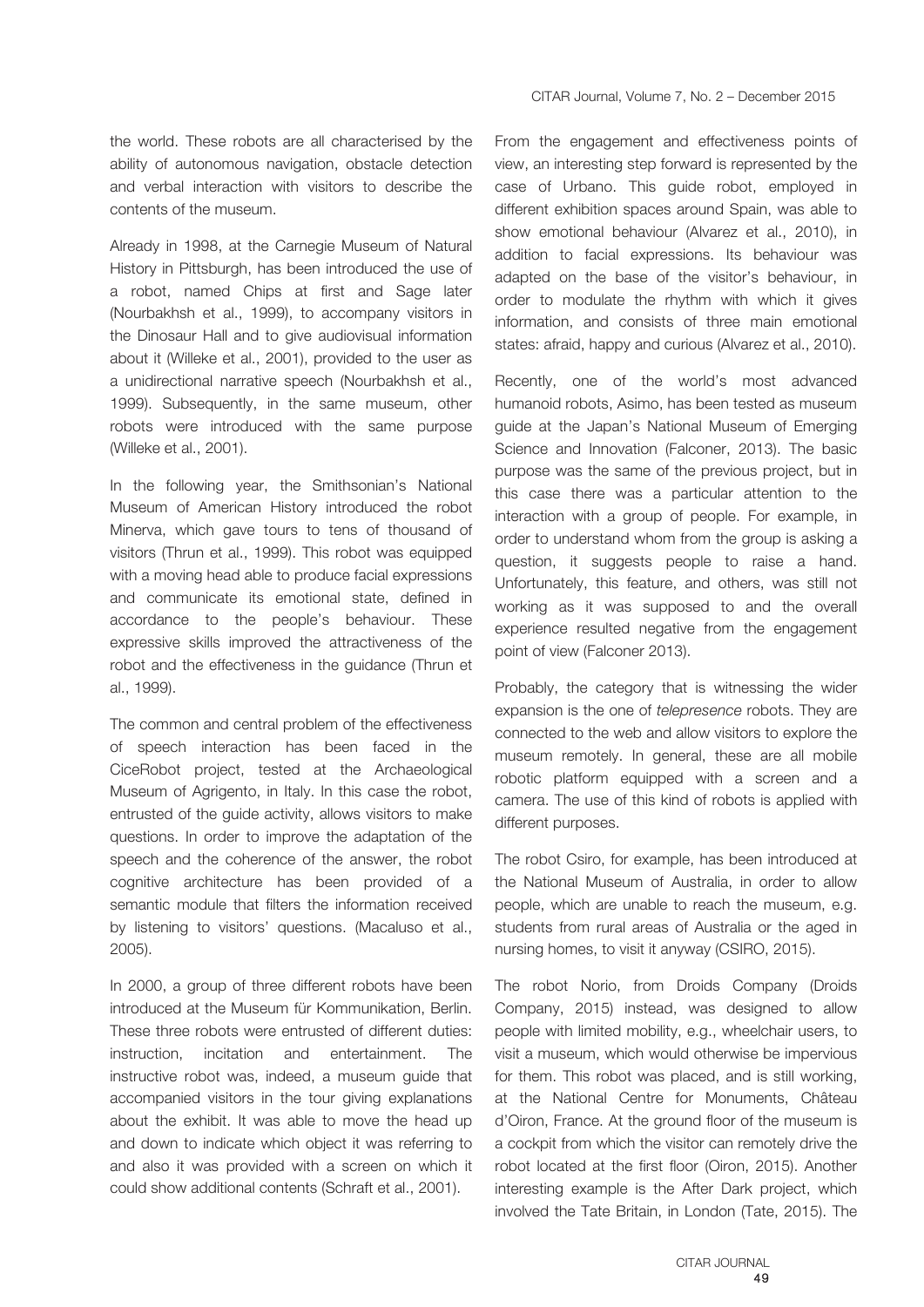concept of the project is to allow people to explore the museum rooms during the night, playing with the sense of prohibition and exploiting the charm that this place assumes during the night. During this experience, available for five nights, in August 2014, some people, chosen randomly, have been connected, via Internet, to the four robots placed in the museum and drove them via computer (Tate, 2015).

The installation category is mostly art-oriented and the robotic technologies that are part of it, are generally embedded in an artistic or educative setup. One example is the TaraScope, an educative installation that enables groups of students to interact from a space observatory in Ireland with a robotic telescope located in San Francisco, California (Hogan et al., 2015). The installation comprises tangible interfaces and digital displays. The artist and scientist Patrick Tresset, developed a robotic art installation called Paul. This installation, exhibited at Tenderpixel Gallery in London for the first time in 2011, consists of a left hand robotic arm holding a black biro and a pan-tilt camera, both bolted to a table in front of which is located a chair for visitors (Tresset et al., 2012).

These three types of museum robotic applications have been empirically evaluated (Figure 1) on the base of the parameters indicated by the ISO-9241 (ISO 2011). Specifically, these parameters are meant to evaluate the quality of the interaction.

The interaction with guide robots, indeed, appears easy to learn and to remember, due to the fact that it is based on natural interaction modalities, such as speech, facial expressions, gestures and proxemics. On the other hand, this kind of solutions frequently produces errors (Falconer, 2013), which, in addition to the low adaptability of the tour, causes a poor efficiency and, consequently, not much pleasantness to use.

Telepresence robots, instead, achieve a higher level of use efficiency and the interaction is easy to learn and remember, due to the adoption of a mediating interface familiar to the users. The robot control, as a matter of fact, occurs through a computer or a tablet, and the control consists of tele-operation, ability that most of people have experienced at least in

childhood. These aspects, thus, determine a higher level of use pleasantness.

Regarding the *robotic installations* category, it is not possible to make absolute considerations.

Nevertheless, it is possible to assume that the easiness of use and remembrance are common as well as the pleasantness. The error production and the efficiency, instead, are the most variable aspects



Figure 1 | Empirical usability evaluation of the three main categories of museum robotics.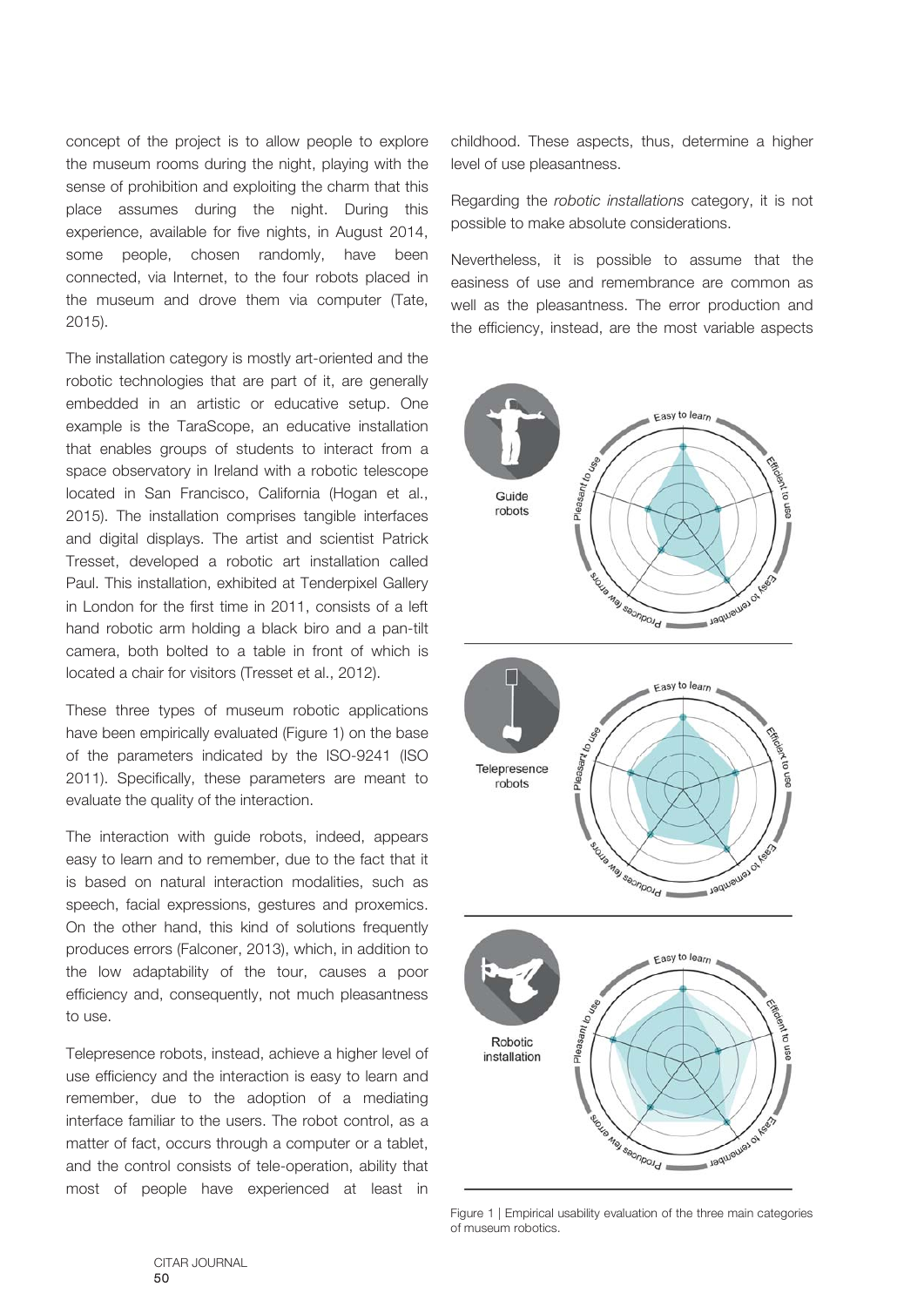from project to project.

From these considerations emerges the fact that, in most of cases, robots are utilized in museums regardless the evaluation of the physical aspects of the context and the human activities which are carried out there.

#### **3 | VIRGIL: NEW ROBOTIC MUSEUM EXPERIENCE**

*Virgil* (Germak, 2015) is a telepresence robot, which represents the results of a project for the enhancement of Cultural Heritage and improvement of the fruition experience. This project has been developed for a specific museum context: the royal residence of Racconigi Castle, in Piedmont, Italy. This castle, called over time as *villa of delights*, was a holiday residence of the Savoy royal family. It is a surprisingly rich context but, simultaneously, extremely delicate. All the Cultural Heritage, indeed, are places to which are entrusted two main activities: the preservation and fruition (Barile et al., 2012). Regrettably, in some cases these two activities are mutual exclusive. For this reason, at Racconigi, some rooms of the residence are currently excluded from the visit tour mainly because of the state of conservation, fragility and logistic management of the visit. It has been estimated that more than 60% of the residence remains inaccessible to visitors during a standard guided tour.

This phenomenon, in which part of the cultural heritage remains hidden, does not only concern the Racconigi Castle, but it is diffused throughout Italy. However, in most cases the main concern relates to the fact that a large amount of artworks and artefacts remains closed in the archives, whereas the problem of areas excluded from the tour route is not widely addressed.

For example, many newspapers and journals highlight this issue of hidden artworks that would represent an asset to be exploited (Pirrelli, 2012). These kinds of statements are confirmed by the *Istat* (National Institute for Statistics) reports in which is shown that 31.1% of museums expose just around the 50% of the owned goods (Istat, 2013). Further, the delicate nature of the castle influences the visitor tour. The access of visitors is organised in groups of maximum 20 people, mandatorily accompanied by a museum guide or a castle guardian. Therefore, the museum

guides assume a central role in the experience of the museum visit and, as is well known, their competences have a strong influence on visitor satisfaction (McDonnell, 2001). The storytelling activity performed by the museum guide comprises three main aspects: selection, information and interpretation. The last one is the aspect that mostly determines the uniqueness of the experience due to the fact that the museum guide uses the interpretation to create a link between the heritage contents and the visitor culture. An effectively interpretative approach, indeed, determines the transference of cultural understanding (McDonnell, 2001).

From these considerations emerge two requirements: make excluded areas accessible to visitors of the residences, and enhance the activity of the museum guides. The proposed service robot meets these requirements, extending the museum tour through a real-time virtual tour, made possible by the *Virgil* robot placed in inaccessible areas. The museum guide



Figure 2 | The Racconigi Castle scenario overview.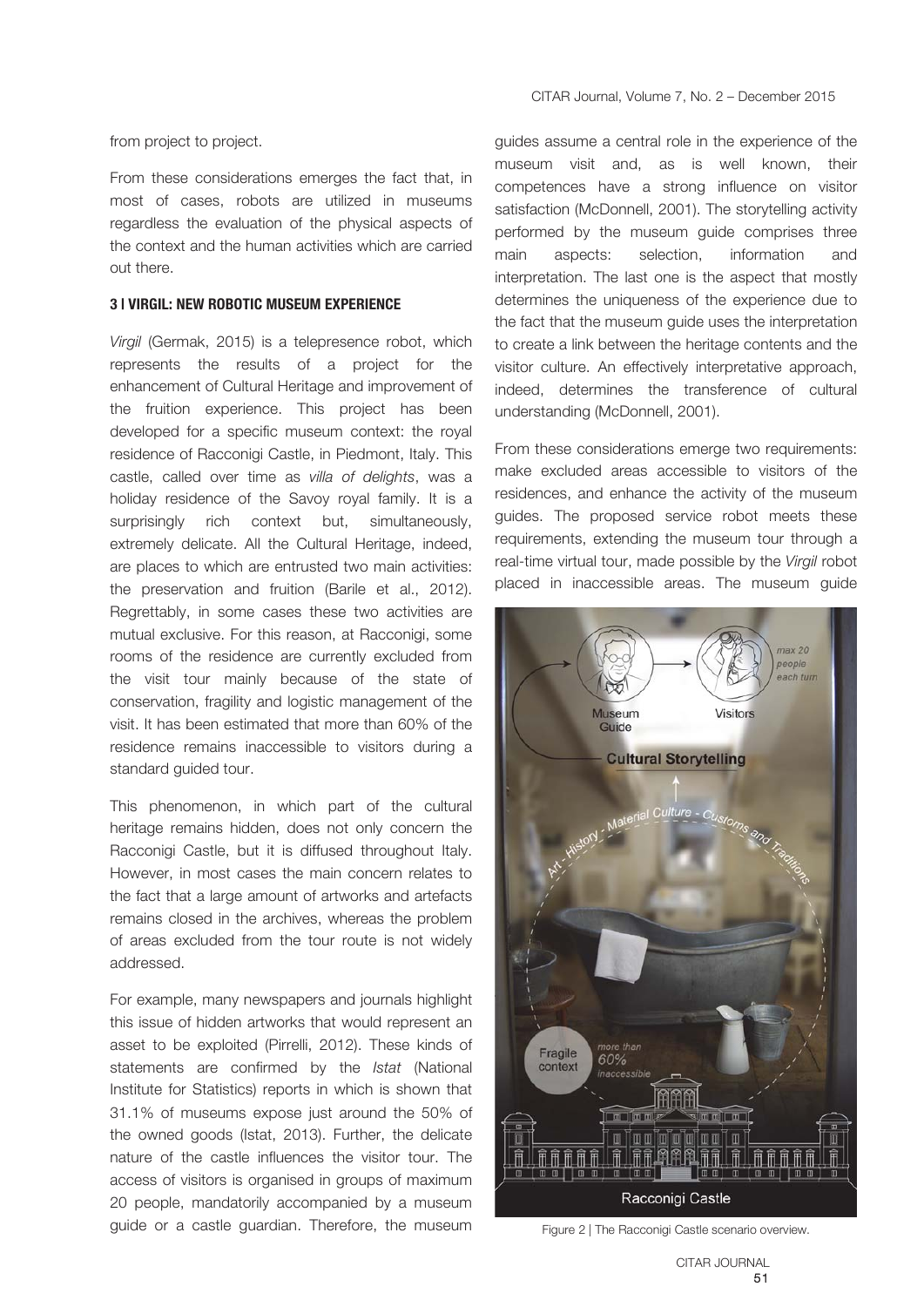assumes a fundamental role since, in addition to the usual accompanying and deepening role in the fruition of the cultural heritage, he is entrusted of the remote control of the robot.

The new robotic service implements the concept of human-robot collaboration (Epstein, 2015). Conversely to many robotic solution applied in museums, as shown in the related work paragraph, the storytelling activity continues to be entrusted to the museum guide and a robot assumes the role of a remote collaborator, which explore the areas inaccessible for people. Keeping the storytelling activity performed by the museum guide is fundamental due to the fact that only a human can provide the interpretative aspect. The interpretation (McDonnell, 2001), as previously explained, is the process in which the museum guide can create links between the visitor culture and the heritage contents. This process allows visitors to develop an empathic relationship with both the museum guide and the cultural heritage itself.

A further consideration has to be addressed in the comparison of this robotic service with other existing technologies, especially virtual tours. Virtual tours currently seem to be the cheapest and easiest technology available, however it involves considerable limitations in terms of imageability and narration. Even if this solution can achieve a high level of image quality, the visual result is never realistic due to the fact that while navigating through these environments the adaptability of the image and the fluidity of movement are not like the natural. In addition the narrative activity, if entrusted only to multimedia contents, can appear boring, non adaptable and restricted.

#### **3.1 SOLUTION ARCHITECTURE**

The robot, designed specifically for the project, consists of a mobile robotic platform, equipped with a camera that streams video displayed to visitors on a dedicated screen or on personal devices. The solution exploits a cloud robotics platform (Guizzo, 2011), which ensures the robustness needed for long-term operability and to expose simple APIs to the final user (Ermacora, 2015). The Virgil robot communicates with the Cloud Robotics Platform (CRP) through Long Term Evolution (LTE) technology. The CRP has a central unit called "Robot Clone Manager" (RCM) which takes care of all the jobs necessary to connect user with robot. Basically, RCM manages the information from the robot and sensors and exposes them to the user. At the same time, the framework, receives commands from the user, processes and transmits them to the robot. The user is able to interact with the robot through a Graphical User Interface (GUI), displayed on a PC or on a tablet via a web browser.



Figure 3 | The new robotic museum experience: general schema of the service.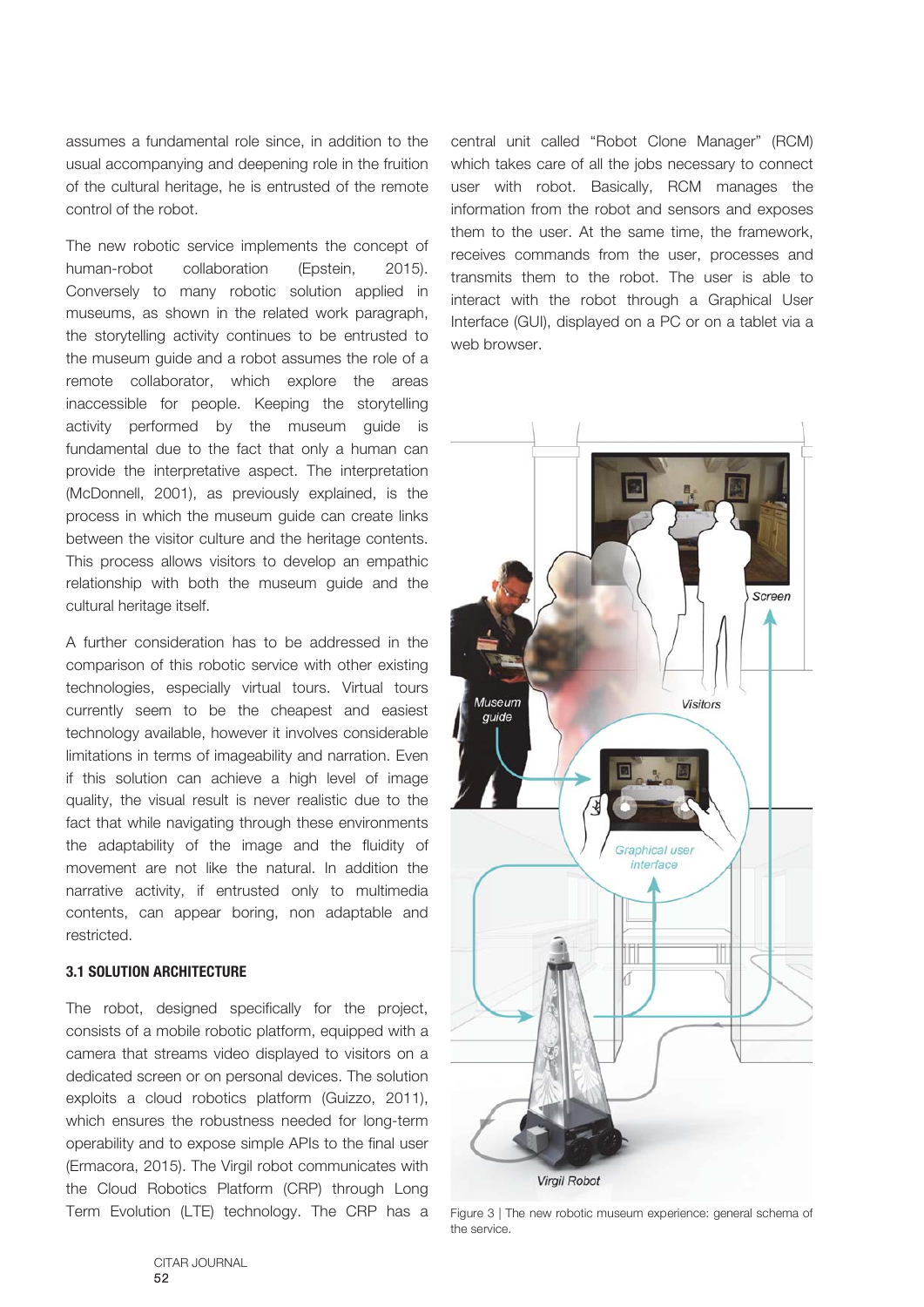#### **3.2 REMOTE EXPLORATION SERVICE**

The scenario defined during the design process involves the use of a robot tele-operated by the museum guide to explore temporarily inaccessible areas of the castle. The streamed real-time video is presented to the visitors on a dedicated screen. Figure 4 shows the functional architecture of the software designed for this robotic service application.

Starting from the Hardware layer, *Laser Driver* block is in charge of abstracting the information from the laser scan sensor and sends it to the service layer. The *Ray-tracing* block converts the Laser Scan data (from polar to Cartesian frame) into a jpeg image in order to understand the occupancy information of the environment close to the robot. Then the *Mjpeg Streaming* block compresses the images and sends the image stream to *ROSBridge*, an interface to the robot operating system (ROS) (Quigley at al., 2009). The *Obstacle Detection* block takes the information from the laser scan sensor and evaluates the nearest obstacles to the robot in three different zones (right, left, centre). It provides this information to the *Obstacle Manager* to generate the warning signals. The *Velocity Manager* processes the warning signals and the locomotion commands send by the user in order to provide velocity commands to the robot through the locomotion driver. The *Visual Sensor* block abstracts the information from the camera and sends it directly to the GUI through RTP (real-time transport protocol) streaming. Finally, *ROSBridge* provides a Websocket transport layer to connect the service layer with the application layer.

#### **3.3 ROBOT DESIGN**

Virgil consists of a four wheels drives mobile robot able to move through indoor structured environments. Its mechanical structure is designed in a pyramid shape with a rectangular base of 50 x 55 cm, a height of 120 cm and a weight of 10 kg approx. The choice to set the camera at 120 cm height is due to the willingness to replicate a point of view similar to the human, in order to allow the visitor to attend a familiar experience and build an empathic bond with the visualized spaces.

The design process was based on specific requirements, namely the robot should be unobtrusive and homogeneous to the context in which it is going



Figure 4 | Software architecture.

to be inserted. This is due to the fact that it is necessary to ensure maximum visibility to the artistic good exhibited in the heritage. For this reason, the cover of the robot is made of PMMA (poly-methylmethacrylate) and is composed in a shape of a truncated pyramid, reminding to the similar shape largely diffused in Savoy tradition, used in obelisks, bollards and other architectural elements or furniture. The choice of transparent material, thus, was lead by willingness to avoid the distraction of the visitors from the cultural goods to the robot and besides to meet a technical requirement of maximum lightness.

Therefore, this solution provides a substantial physical and visual lightness, also in line with the *way-finding* elements already present in the royal residence. In addition, in the design process the concept of



Figure 5 | The Virgil robot.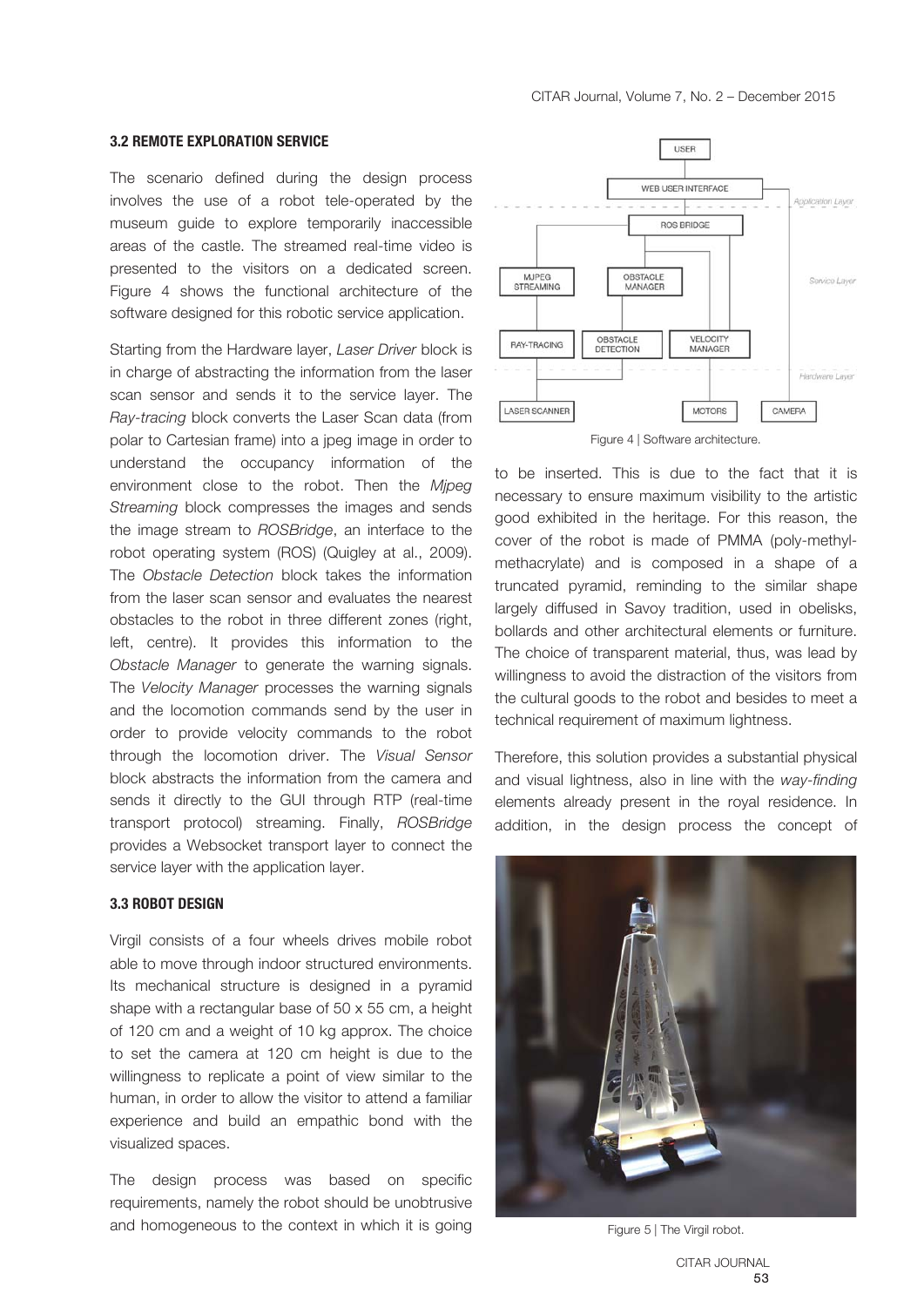customisation based on the context has been introduced, consisting in a decorative pattern applied on the robot coverage. The pattern represents the *Palagiana* palm, an already existing decorative motif that can be found in the castle applied in many elements, from the floors to the furniture.

#### **3.4 GRAPHICAL USER INTERFACE (GUI)**

The GUI, that allows the museum guide to interact with the robot via web browser, is currently being redesigned. As shown in Figure 6, it is composed by several elements, namely:

1 - STREAMING VIDEO. This window shows a realtime video stream coming from the camera of the robot.

2 - LASER IMAGE FLOW. This element shows the data received from the laser-scan sensor. Through this image flow, the user can see the obstacles during the tele-operation stages.

3 - TELE-OPERATION BUTTONS. These elements, similar to a control pad, are used to move the robot in the environment.

4 - ASSISTANCE PANEL. This panel consists of various elements that provide information and assistance to the user during teleoperation, such as robot speed (linear and angular).

5 – MAP. This panel provides the user with an overview of the environment in which the robot is moving.

6 - MULTIMEDIA BUTTONS. These buttons allow the activation of the multimedia contents.

#### **4 | THE ETHICAL APPROACH**

From the beginning, the Virgil project was developed considering ethical aspects as mandatory. Each design choice was made, not just on the basis of technical feasibility, but rather with the evaluation of the alternatives answering to questions such as: *is it effectively useful to introduce the robot in this way? Is it preferable to use the robot compared to other technologies? Is the use of a robot fair towards the various stakeholders?*



Figure 6 | Draft of the Graphical User Interface.

According to this approach, the ethical dimension of project is achieved by the attempt to ensure respect for both for the location and the various stakeholders.

From the location point of view, the service proposes a possible solution to the issue of inaccessibility of some castle's areas. The concept of widenning the accessibility meets the statements of the Franceschini commission according to which the social fruition of cultural heritage have to be guaranteed for the widest possible audience (Ippoliti, 2011). This is also reaffirmed by the Decree Law no. 112, which states that a Cultural Heritage have to guarantee the full accessibility, physical and intellectual, of its collections, also ensuring the consultation of goods excluded from the exhibition (D. M., 2001).

The service makes the exploration of additional areas of the castle possible even without the need of conducting restoration and safeguarding works. In addition, the proposed solution does not require a fixed implantation to perform the activity. Both the robot and the docking station are movable and this meets the requirement not to overbuild in the context, which is a building structured and evolved over the centuries and, hence, cannot be modified by structural interventions (D. M., 2001).

From the stakeholder's point of view, the project brings benefits to all the actors involved. The visitors, indeed, benefit from the expanded visiting experience, enriched by the additional knowledge about the robotic solution.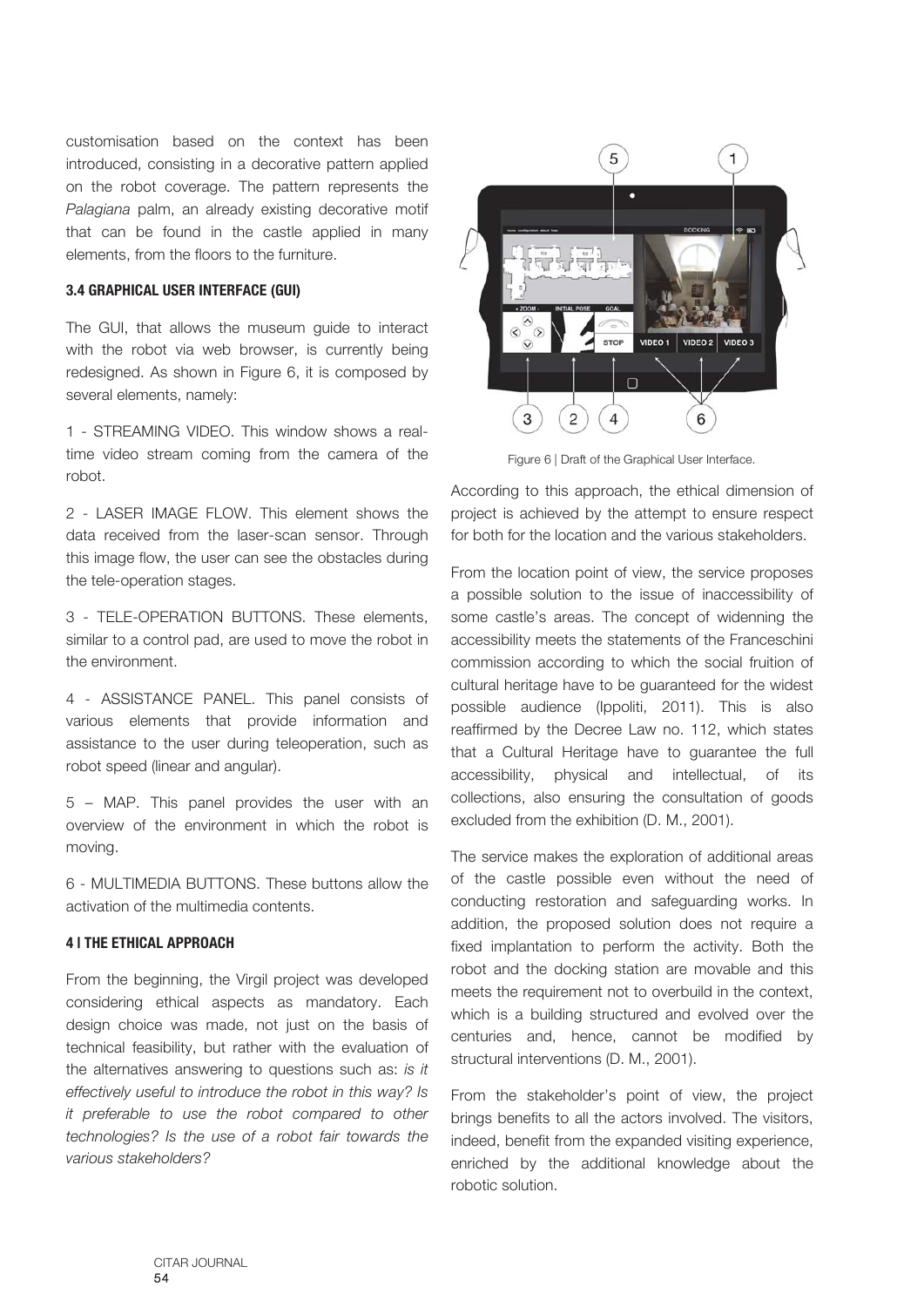The museum guides, instead, assume a central role in the visiting experience, due to the fact that they are entrusted of both the cultural storytelling and the robot control. This generates an enhancement of human work and additional professionalization. This aspect is particularly crucial since it relates to a widely diffused concern about the introduction of robots. The diffusion of robots in industrial field, indeed, generated a substantial replacement of human work and, consequently, an increase of unemployment (Salvini et al., 2010). The introduction of robotics in other fields raises the concern that the same phenomenon could occur. For this reason, during the design process it is necessary to consider the human work, avoid its replacement and, moreover, enhance it (Bisol et al., 2014).

Finally, the institutions, to which the Cultural Heritage management is entrusted, benefit from the improvement of visibility and attractiveness.

#### **5 | FUTURE WORK**

In the near future, there will be the first experimental phase with visitors, in which the early data on the experience by the users will be collected. The aims of this experimental phase are to understand the visitor's acceptance of the robotic solution, the perceived quality of the experience and the emotional reactions of the visitors to the additional multimedia contents. These data will be collected through a questionnaire and will be used to improve the user experience and the effectiveness of the solution.

#### **6 | CONCLUSION**

The improvement of Cultural Heritage fruition is a recurrent theme and has been faced with the application of the most diverse technologies. The exemplary case represented by virtual tours, which offers the opportunity of a remote visiting experience, enabled a wide range of new design opportunities. Nevertheless, the limits of this kind of solutions drove to a deep reflection on the effectiveness of a totally virtual experience.

For this reason, the use of Service Robotics in museums is becoming increasingly common. Robots, indeed, represent a bridge between the virtual and the physical world, due to their composite nature. However, the observation of international case studies

of museum robotics has shown that, since now, many of the proposed solutions were not actually meeting the location and stakeholders' requirements, which usually vary on the basis of the context.

Based on this consideration, a new robotic museum experience has been designed, with the aim to increase the museum's attractiveness, to offer a more involving experience to the visitors, and to enhance museum guides activity. The proposed solution was developed paying particular attention to the ethical aspects and is meant to represent a shifting in the robotic design process. The applications of new robotic solutions, indeed, are usually based on the opportunities offered by the technology, whereas this project was developed applying a human centred design approach, which focuses on people instead of technology.

#### **ACKOWLEDGEMENTS**

This project has been developed in collaboration with the *Jol CRAB* (Connected Robotics Applications laB) of Telecom Italia and the *Terre dei Savoia* Association, promoters and manager of cultural activity related to Savoy Cultural Heritage, especially at Racconigi Castle.

#### **REFERENCES**

Alvarez, M., Galan, R., Matia, F., Rodriguez- Losada, D., & Jimenez, A. (2010) An emotional model for a guide robot. IEEE Transaction on Systems, Man, and Cybernetics – Part A: System and Humans, Vol. 40, No. 5, September.

Barile, S. & Saviano, M. (2012) From the management of Cultural Heritage to the governance of Cultural Heritage system (in Italian). Patrimonio culturale e creazione di valore, Verso nuovi percorsi, Cedam.

Beacham, R., Denard, H., & Niccolucci, F. (2006) An introduction to the London charter. The E- volution of the ICTechnology in Cultural Heritage, Joint Event CIPA/VAST/EG/EuroMed Event.

Bisol, B., Carnevalle, A., & Lucivero, F. (2014) Human rights, values and new technologies. The case of robotic ethics in Europe (in Italian). Metodo, International Studies in Phenomenology and Philosophy, 2(1).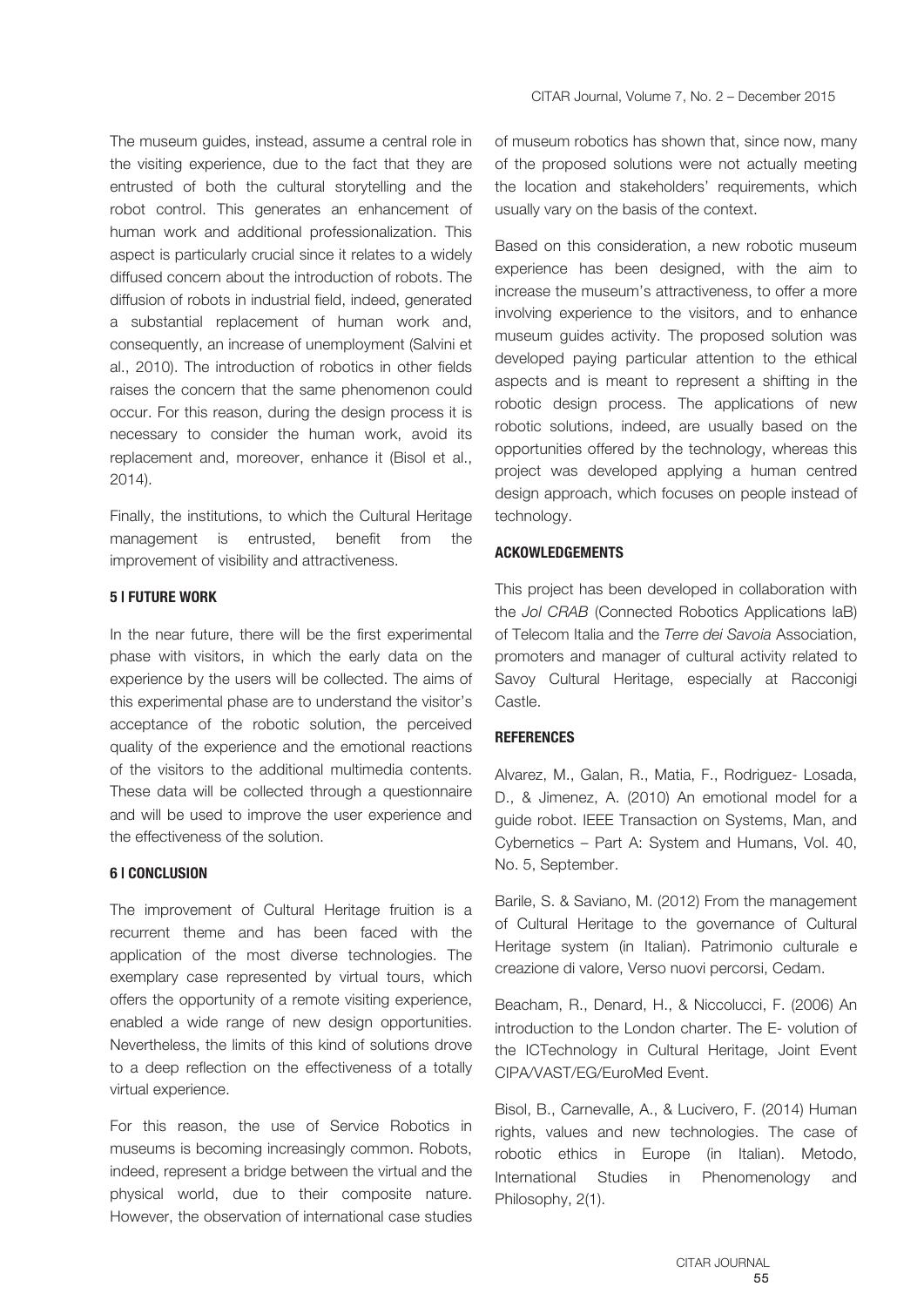CSIRO (2015) Telepresence robot for museums. Commonwealth Scientific and Industrial Research Organisation, Australia.

http://www.csiro.au/Organisation-

Structure/Flagships/Digital-Productivity-and- Services-Flagship/Smart-secure- infrastructure/MuseumRobot-Case-study.aspx (retrieved 12 March 2015).

D. M. (2001) Document of guidelines on technical and scientific criteria and on standard of functioning and development of museums (in Italian). Art. 150, comma 6, del D.L. no. 112, 1998. G.U. October 19, no. 244, S. O.

Droids Company (2015) http://www.droidscompany.com/droidlomnynorio/index.html (retrieved 12 March 2015).

Epstein, S. L. (2015) Wanted: collaborative intelligences. Artificial Intelligence, vol. 221, April. Elsevier.

Ermacora G., Toma A., Rosa S., (2015), Fly4SmartCity: a Cloud Robotics Service for Smart City applications", (submitted at Journal of Ambient Intelligent and Smart Environments).

Falconer, J. (2013) Honda's ASIMO get a new job at museum. IEEE Spectrum, 9 July. http://spectrum.ieee.org/automaton/robotics/human oids/honda-asimo-humanoid-robot-gets-new-job-atmuseum (retrieved 28 June 2015)

Germak, C. (2014) from the interview of Strappavecchia, M. C. Robotics at museums (in Italian). L'indro, 17 November. http://www.lindro.it/0 cultura/2014-11-17/158271-robotica-musei (retrieved 12 March 2015).

Guizzo, E. (2011) Cloud Robotics: Connected to the cloud, Robot get smarter, IEEE Spectrum, http://spectrum.ieee.org/automaton/robotics/robotics - software/cloud robotics (retrieved 24 January 2011).

Hogan, T., Goveas, D., Noonan, R., & Twomey, L. (2015) Tarascope: controlling remote telescope through tangible interaction. TEI'15, January 16– 19, Stanford, CA, USA.

Ippoliti, E. (2011) Digital media for the cultural heritage fruition (in Italian). Disegnarecon, 4(8).

ISO (2011) Ergonomics of human-system interaction – guidance on World Wide Web user interfaces. ISO 9241-151:2008, 17 September.

http://www.iso.org/iso/iso\_catalogue/catalogue\_tc/c

Istat (2013) Museums, Archeological Areas and Monuments in Italy. Socio-demographic and Environmental Statistics Directorate, Italy, 5 December. http://www.istat.it/en/archive/106183 (retrieved 28 June 2015).

Macaluso, I., Ardizzone, E., Chella, A., Cossentino, M., Gentile, A., Gradino, R., Infantino, I., Liotta, M., Rizzo, R., & Scardino, G. (2005) Experiences with cicerobot, a museum guide cognitive robot. Advances in Artificial Intelligences, Lecture Notes in Computer Science, vol. 3673. Springer.

McDonnell, I. (2001) The role of the tour guide in transferring cultural understanding. Working Paper No. 3, School of Leisure, Sport and Tourism, Sydney, Australia.

Nourbakhsh, I., Bobenage, J., Grange, S., Lutz, R., Meyer, R., & Soto, A. (1999) An affective mobile robot educator with a full-time job. International Journal of Artificial Intelligence, 114, Elsevier.

Oiron (2015) Norio: Un robot pour entrer dans l'histoire (in French). Château d'Oiron, National Centre for Monuments, France. http://www.oiron.fr/noriorobot-de-visite.html (retrieved 12 March 2015).

Pirrelli, M. (2012) The hidden art deposits (in Italian). Commenti&Inchieste, Il Sole 24 Ore. http://www.ilsole24ore.com/art/commenti-e-

idee/2012-03-30/giacimenti-nascosti-arte-

064018.shtml?uuid=AbIDg9FF (retrieved 12 March 2015).

Proctor, N. (2011) The Google Art Project: a new generation of museums on the web? Curator: The Museum Journal, 54(2), April.

Quigley, M., Conley, K., Gerkey, B., Faust, J., Foote, T., Leibs, J., Berger E., Wheeler R. e Ng, A. Y. (2009, May). ROS: an open-source Robot Operating System. In ICRA workshop on open source software (Vol. 3, No. 3.2, p. 5).

Salvini, P., Laschi, C., & Dario, P. (2010) Design for acceptability: improving robots' coexistence in human